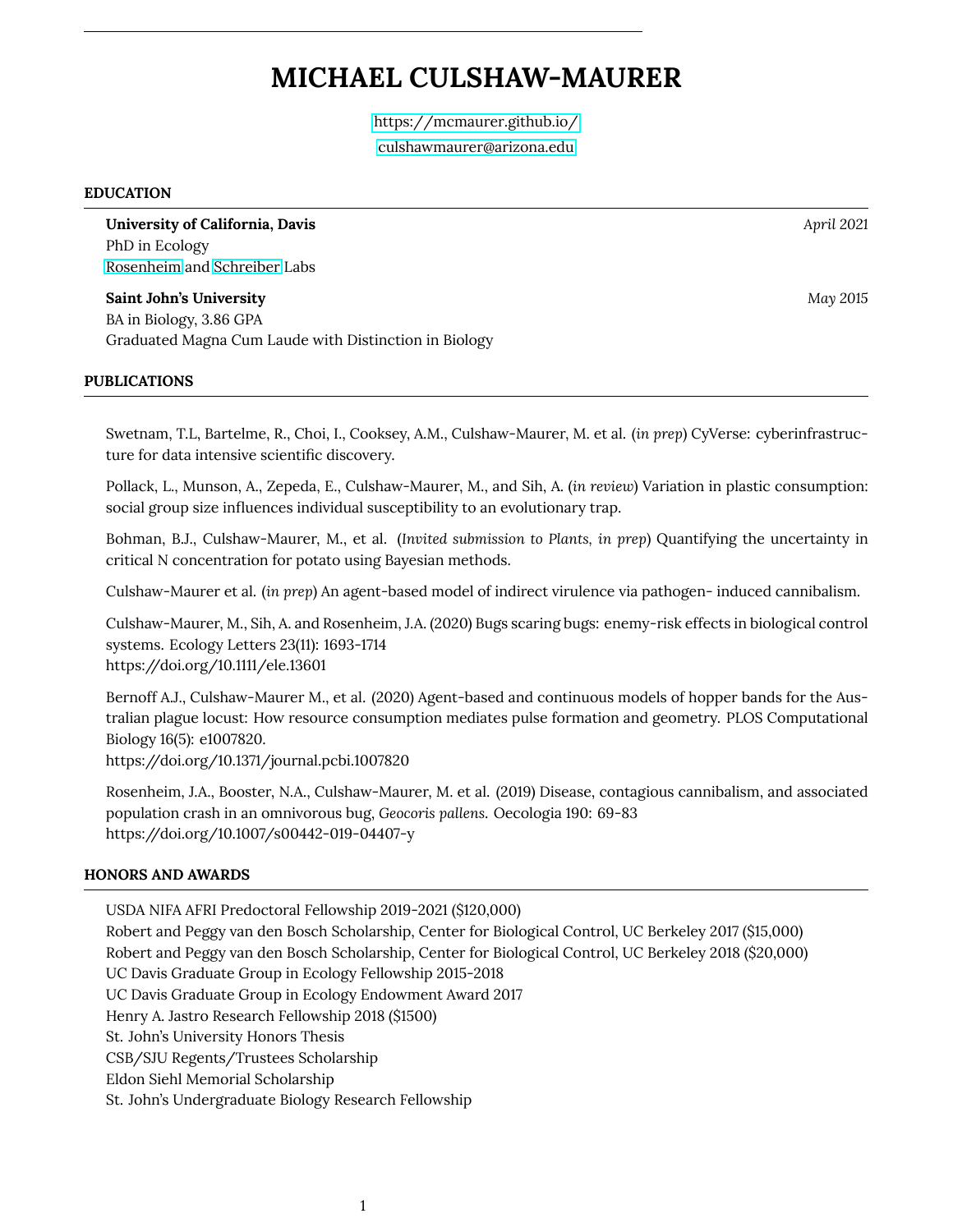### **TEACHING EXPERIENCE**

*Postdoctoral Researcher Remote*

- · Revamping the R for Ecology curriculum, the most-taught Data Carpentry workshop
- · Leading a task force on lesson publication cycles and authorship assignment
- · Taking over lead on The Carpentries Incubator, a collection of community-developed Carpentries lessons
- · Acting as Editor for The Carpentries Lab, a repository for peer-reviewed lessons developed in the Carpentries Incubator

### **CyVerse, University of Arizona April 2021** - Present

*Postdoctoral Researcher Remote*

- · Leading development and teaching of 10-week Foundational Open Science Skills workshop for graduate students, postdoctoral researchers, and research faculty
- · Developing tools for cloud-based Bayesian analysis using RStudio and Stan
- · Collaborating with researchers from University of Graz (Austria) on an asynchronous massive open online course (MOOC) teaching Open Science with CyVerse
- · Establishing collaborations between The Carpentries and CyVerse to deliver instruction and cloud-computing capabilities to students, researchers, and educators

| <b>UC Davis</b>              | Winters 19,20 |
|------------------------------|---------------|
| Instructor, ECL 298: R-DAVIS | Davis. CA     |

- · Co-instructed course on R, RStudio, and Git with another graduate student
- · Developed curriculum, maintained course website, taught using live-coding technique, live streamed course for remote students
- · Course is required for all UC Davis Ecology graduate students

## **UC Davis** Winters 19,20 *Instructor, ENT 198: Gentle Intro to R/RStudio Davis, CA*

- · Created and co-instructed course on R, RStudio, with another graduate student
- · Developed curriculum, maintained course website, taught using live-coding technique
- · Course was developed for students in the Research Scholars in Insect Biology Program who are conducting research in entomology labs

*BIS 2B Teaching Assistant Davis, CA*

- · Taught and graded laboratory sections
- · Lectured on concepts in ecology and evolution and guided laboratory exercises
- · Received a mean 4.75/5 rating from end-of-quarter student evaluation

### **SERVICE EXPERIENCE**

### **University of Arizona Data Science Resources and Training April 2021 - Present April 2021 - Present** *Steering Committee Member Tucson, AZ*

- · Serving on committee alongside other leaders in data science research and training to coordinate campus-wide initiatives
- · Acting as liasion between University of Arizona and The Carpentries to coordinate delivery of computational workshops

**The Carpentries** April 2021 - Present

**UC Davis** Spring 16, Winter/Fall 17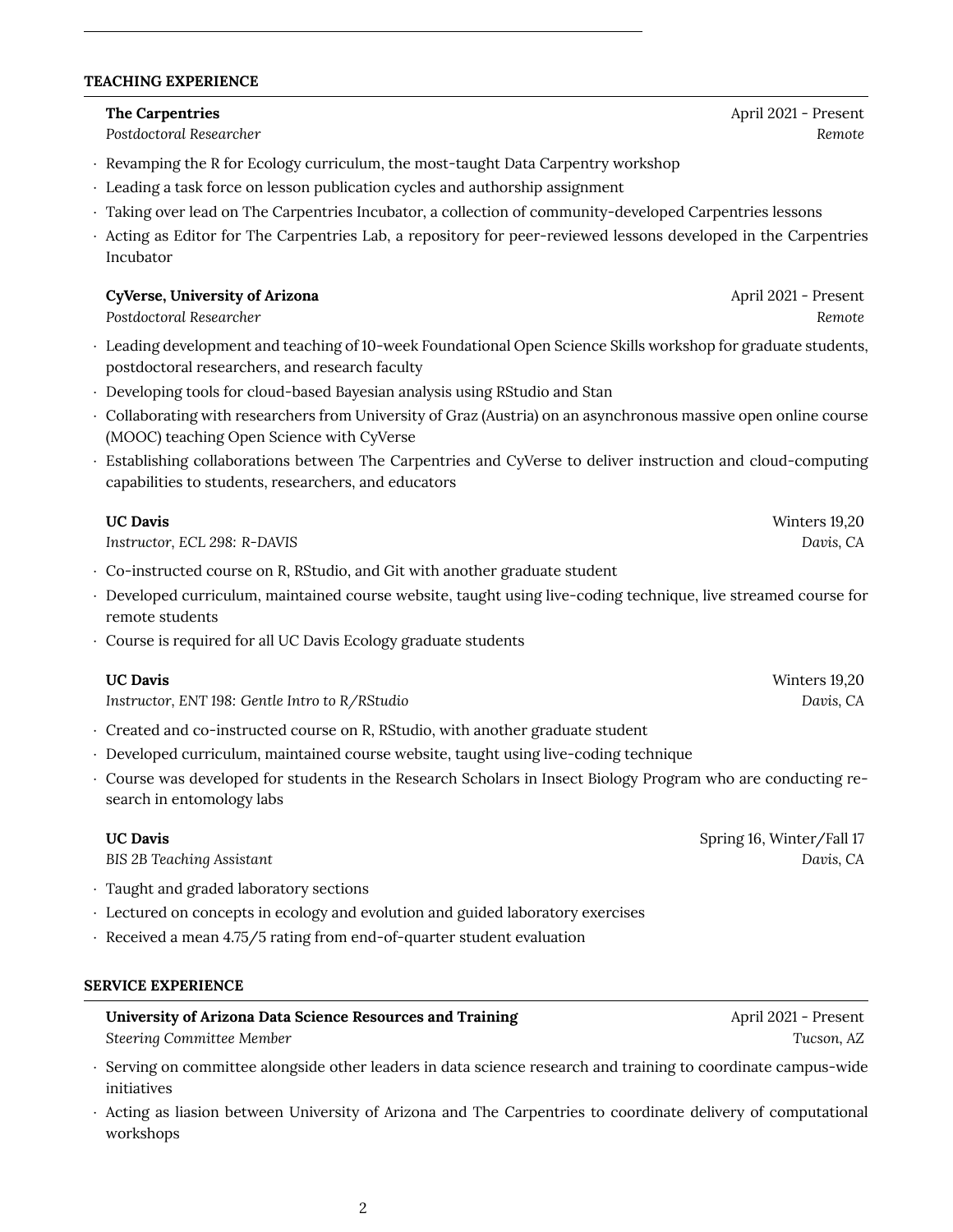| UC Davis Quantitative Courses Working Group<br>Committee Member                                                                                       | Spring 2019 - Spring 2021<br>Davis, CA |
|-------------------------------------------------------------------------------------------------------------------------------------------------------|----------------------------------------|
| · Provided input on newly created quantitative coursework tracks                                                                                      |                                        |
| · Helped ensure cohesion between computational and quantitative courses                                                                               |                                        |
| · Worked with faculty to identify gaps in ecological quantitative education                                                                           |                                        |
| Davis R Users Group<br>Co-coordinator                                                                                                                 | Spring 2018 - Spring 2021<br>Davis, CA |
| · Organized weekly meetings and presented on data cleaning, analysis, visualization, and other topics in R<br>· Actively maintained the group website |                                        |
| · Provided assistance and guidance to undergraduates, graduate students, and postdocs seeking help with R                                             |                                        |
| <b>Graduate Group in Ecology Stats Support Group</b><br>Co-founder and Co-coordinator                                                                 | Spring 2019 - Spring 2021<br>Davis, CA |
| Organized weekly meetings, including lectures, group discussions, and group activities                                                                |                                        |
| · Provided guidance on statistics and data analysis to graduate students                                                                              |                                        |
| Created a welcoming community to discuss topics related to ecological data analysis and statistics                                                    |                                        |
| <b>SELECTED PRESENTATIONS</b>                                                                                                                         |                                        |
| <b>Bureau of Labor Statistics</b>                                                                                                                     | <b>July 2020</b>                       |
| "Working with BLS Time Series Data in R"                                                                                                              | Virtual                                |
| <b>Entomological Society of America National Meeting</b>                                                                                              | November 2020                          |
| "Bugs scaring bugs: enemy risk effects in biocontrol systems"                                                                                         | Virtual                                |
| Predator-Prey Ecology Gordon Research Conference                                                                                                      | February 2020                          |
| "Zombie Bugs: an agent-based model of disease and cannibalism in a beneficial insect"                                                                 | Ventura, CA                            |
| UC Davis oSTEM LGBTQIA+ Science Club                                                                                                                  | May 2018                               |
| "Zombie Bugs"                                                                                                                                         | Davis, CA                              |
| Davis R Users Group                                                                                                                                   | Feb 2018                               |
| "Code Optimization in R"                                                                                                                              | Davis, CA                              |

**Chabot Space and Science Center** May 2017 *"Zombie Bugs" Oakland, CA*

**UC Davis Ecology Brown Bag Seminar May 2017** *"Disease and Cannibalism in a Beneficial Insect" Davis, CA*

### **OTHER RELEVANT EXPERIENCE**

| MN Dept. Natural Resources Stream Habitat Program | May-August 2014, May-July 2015 |
|---------------------------------------------------|--------------------------------|
| Intern 2014, Student Worker 2015                  | St. Paul, MN                   |

- · As a student worker, trained new interns in field and office skills
- · Field work included electroshocking and identifying fish, assessing habitat types, using geodimeter to map river cross-sections
- · Analyzed historical stream gauge data for geomorphology group
- · Assisted in trout stream restoration project, stream-crossing surveys, and mussel propagation project
- · Taught fishing skills to inner-city students through the Fishing in the Neighborhood program